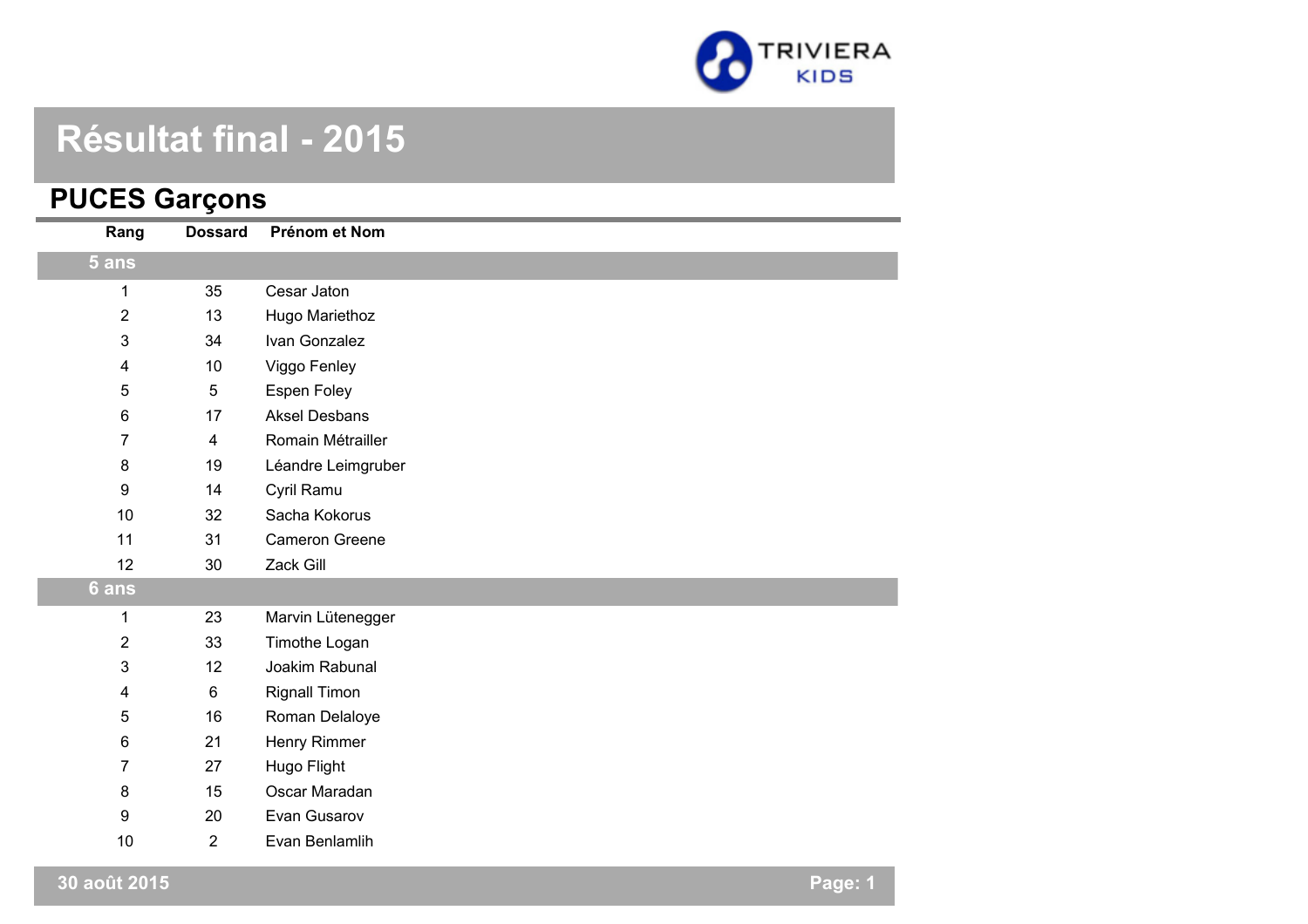## **PUCES Garçons**

|      | -              |                           |
|------|----------------|---------------------------|
| Rang | <b>Dossard</b> | Prénom et Nom             |
| 11   | 36             | Louis Weinmann            |
| 12   | 3              | <b>Baptiste De Coster</b> |
| 13   | 11             | Loric Pfister             |
| 14   | 25             | <b>Thomas Bewick</b>      |
| 15   | 24             | Noah Osinga               |
| 16   | 18             | Samuel Gonçalves          |
| 17   | 28             | Timeo Osinga              |
| 18   | 8              | Maxime Penot              |
| 19   | 22             | Nico Green                |
| 20   | 29             | Léonard Nahum             |
| 21   | 9              | Rayan Dib                 |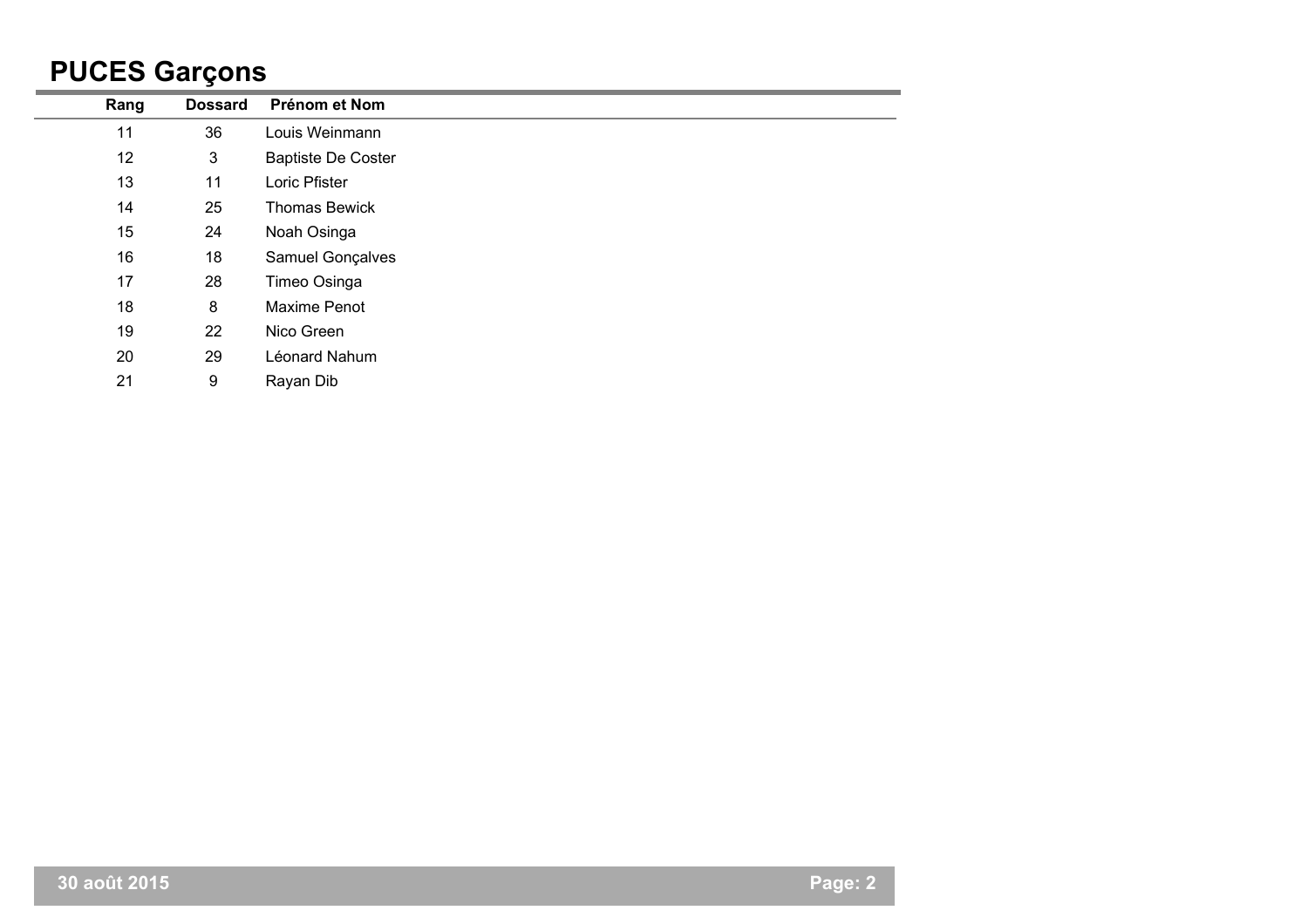#### **PUCES Filles**

| Rang                    | <b>Dossard</b> | Prénom et Nom        |  |
|-------------------------|----------------|----------------------|--|
| $5$ ans                 |                |                      |  |
| $\mathbf{1}$            | 57             | Victoria Carron      |  |
| $\overline{2}$          | 55             | Camille Cambresy     |  |
| $\mathfrak{B}$          | 73             | Mélyne Raoux         |  |
| $\overline{\mathbf{4}}$ | 66             | <b>Amelie Friend</b> |  |
| $\overline{5}$          | 84             | Leila Mahrer         |  |
| $\,6$                   | 71             | Léa Roth             |  |
| $\overline{7}$          | 61             | Samantha Powell      |  |
| 8                       | 74             | Emilia Popea         |  |
| 6 ans                   |                |                      |  |
| $\mathbf 1$             | 51             | Mathilde Currat      |  |
| $\overline{2}$          | 64             | Lucie Genillard      |  |
| $\mathbf{3}$            | 56             | Allyssa Brülhart     |  |
| $\overline{\mathbf{4}}$ | 79             | Ana Blanco Viratelle |  |
| 5                       | 59             | Ines Roman           |  |
| $\,6$                   | 77             | Mathilde Duval       |  |
| $\overline{7}$          | 62             | Elise Froehlich      |  |
| $\bf 8$                 | 54             | Leona Lauquin        |  |
| 9                       | 67             | Julie Morchetti      |  |
| 10                      | 70             | Solène Uldry         |  |
| 11                      | 82             | Romy Lepage          |  |
| 12                      | 58             | Elise Zuin           |  |
| 13                      | 52             | Anaïa Dumoulin       |  |
| 14                      | 85             | Ruby Bianchi         |  |
| 15                      | 69             | Emilie Glayre        |  |
| 16                      | 81             | Lily Hill            |  |
| 17                      | 86             | Imma Rezbach         |  |
| 18                      | 65             | Chiara Tirelli       |  |
| 19                      | 72             | Elisa Maheo          |  |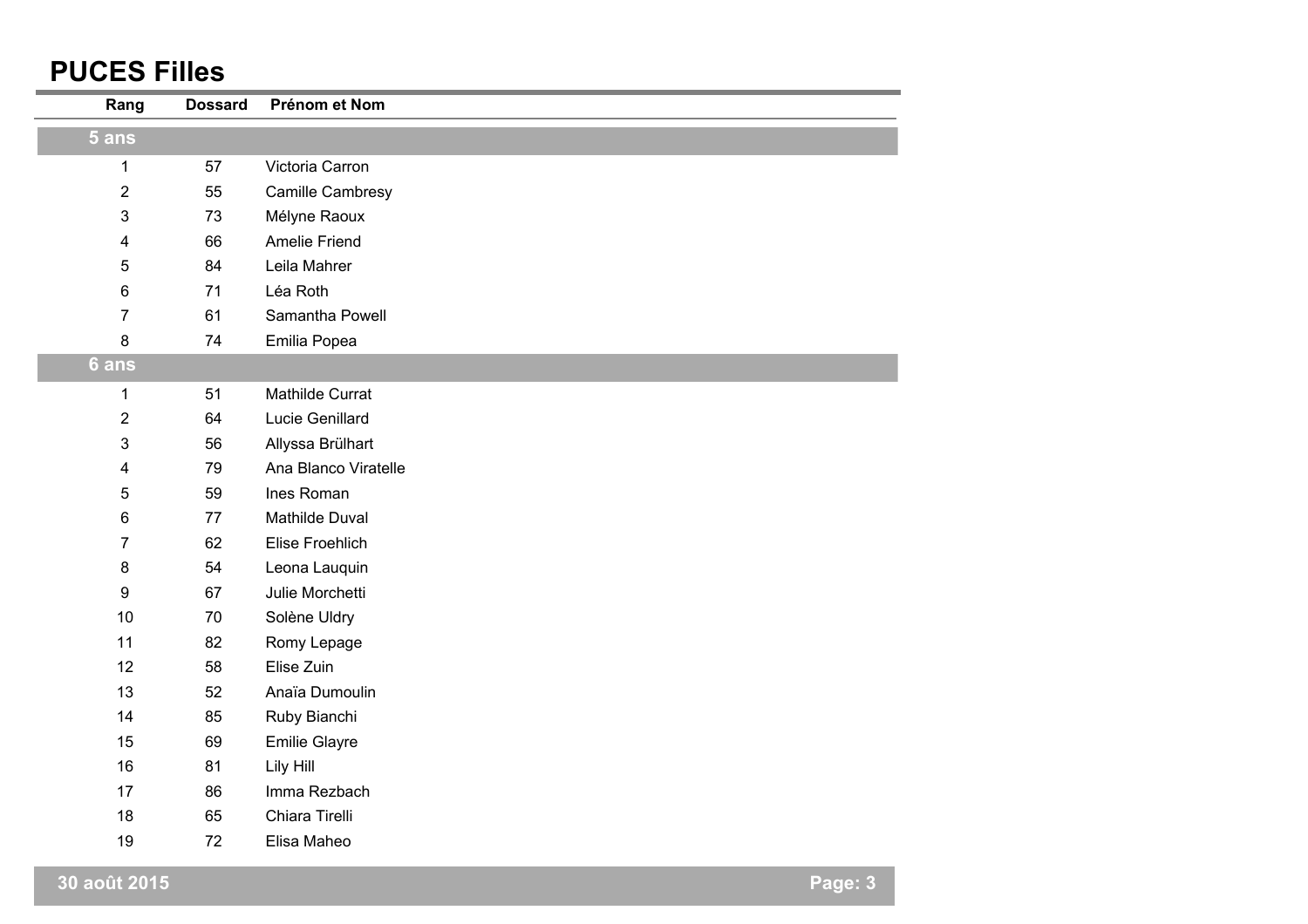#### **PUCES Filles**

| Rang | <b>Dossard</b> | Prénom et Nom       |
|------|----------------|---------------------|
| 20   | 60             | Camille Vallotton   |
| 21   | 68             | Lila Hodges         |
| 22   | 80             | Kelya Taverney      |
| 23   | 75             | Maxine Harlé        |
| 24   | 78             | Nora Bettens        |
| 25   | 63             | Megan Hankins       |
| 26   | 76             | Maggie Miedema      |
| 27   | 53             | Emma Cristina Iancu |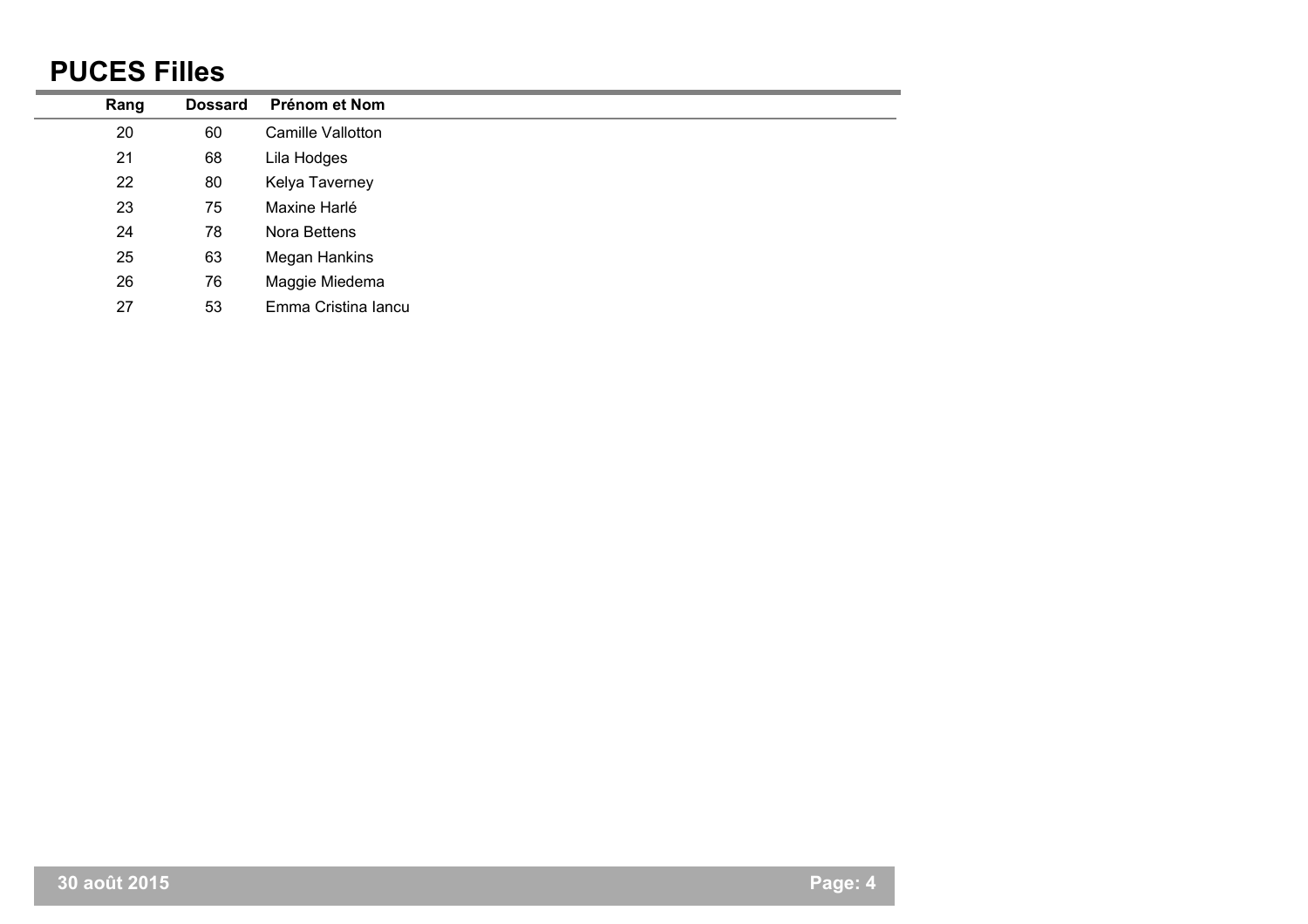### **MOUSTIQUES Garçons**

| Rang                    | <b>Dossard</b> | Prénom et Nom             |
|-------------------------|----------------|---------------------------|
| 7 ans                   |                |                           |
| $\mathbf 1$             | 102            | David Ferreira            |
| $\sqrt{2}$              | 105            | Noam Mehmetaj             |
| 3                       | 101            | Kerwan Dunand             |
| $\overline{\mathbf{4}}$ | 112            | Naël Gumy                 |
| 5                       | 106            | Dylan Poletti             |
| $\,6$                   | 113            | Mathys Chevrier           |
| $\overline{7}$          | 111            | Marwan Cohen              |
| $\bf 8$                 | 120            | Oscar Flight              |
| $\boldsymbol{9}$        | 110            | Jules Carron              |
| 10                      | 129            | <b>Tristan Roeterdink</b> |
| 11                      | 115            | Achille Bossart           |
| 12                      | 117            | Matteo Bondallaz          |
| 13                      | 127            | Benjamin Johnson          |
| 14                      | 131            | Simon Mahrer              |
| 15                      | 108            | Maxime Peguet             |
| 16                      | 121            | Marc Gimelfarb            |
| 17                      | 114            | <b>Tristan Friend</b>     |
| 18                      | 104            | Paul Renault              |
| 19                      | 123            | Marc Bigler               |
| 20                      | 125            | Jesper Pritchard          |
| 21                      | 119            | Théotime Popea            |
| 22                      | 122            | Nathan Beroud             |
| 23                      | 128            | Arthur Jaton              |
| 24                      | 118            | Louis Schattner           |
| 25                      | 124            | Brenno Corda              |
| 26                      | 103            | <b>Nils Buesing</b>       |
| 27                      | 130            | Nathan Gut                |
| 28                      | 107            | Oscar Maillard            |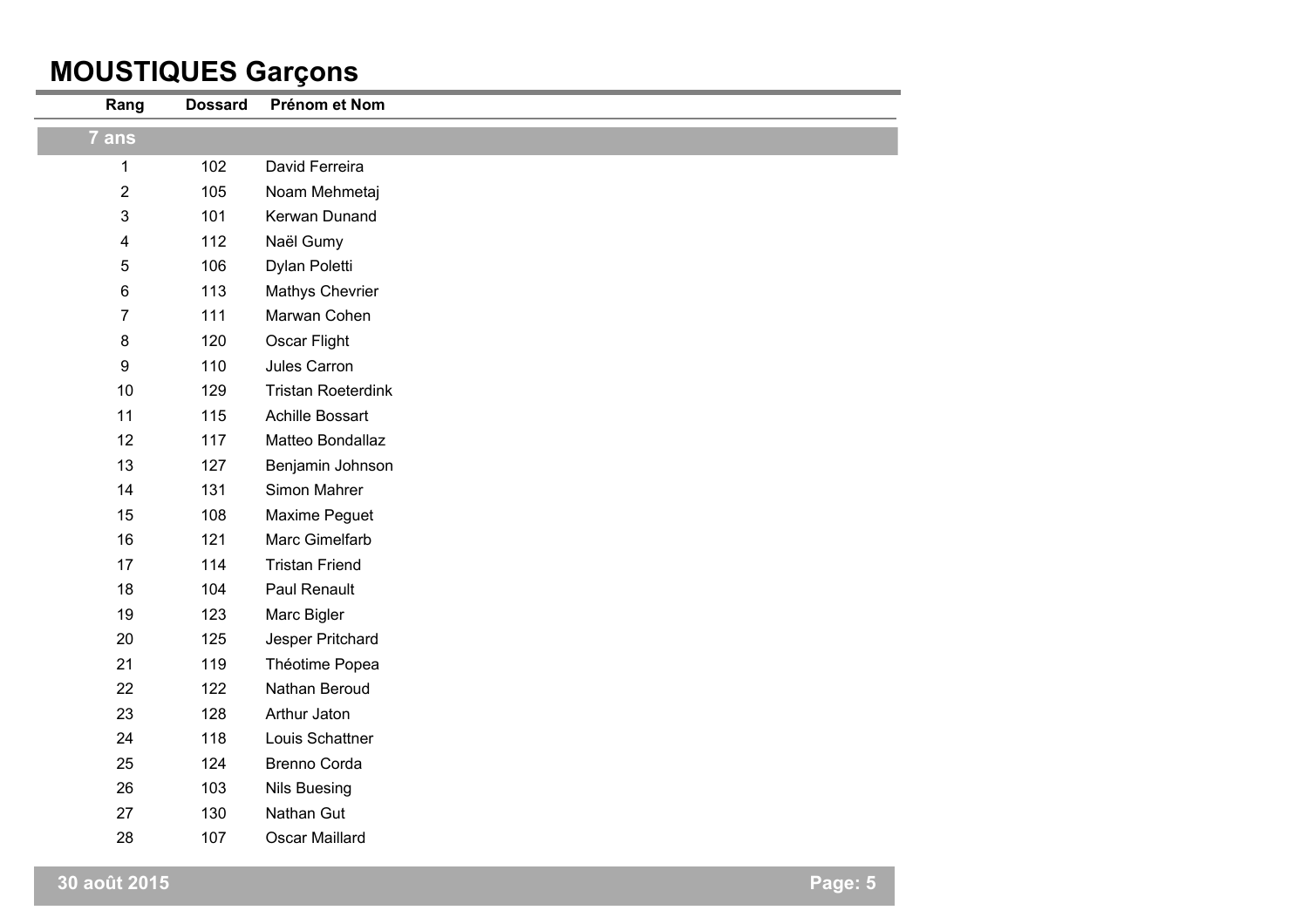### **MOUSTIQUES Garçons**

| Rang |     | Dossard Prénom et Nom |
|------|-----|-----------------------|
| 29   | 126 | Jules Payer           |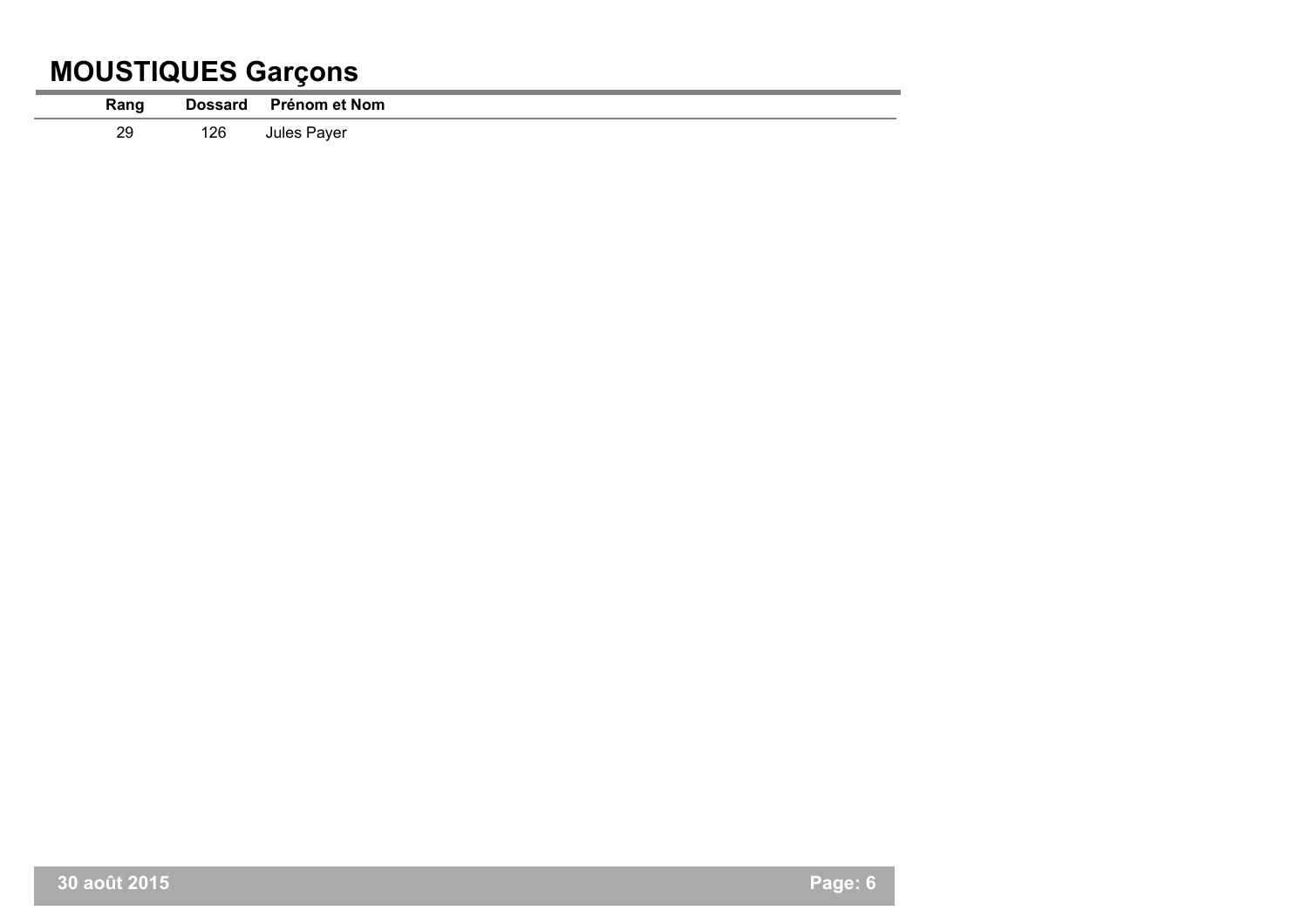#### **MOUSTIQUES Filles**

| Rang           | <b>Dossard</b> | Prénom et Nom         |
|----------------|----------------|-----------------------|
| 7 ans          |                |                       |
| 1              | 156            | Giulia Zenklusen      |
| $\overline{2}$ | 168            | <b>Marine Nicolas</b> |
| 3              | 166            | Amelie Mansfield      |
| 4              | 172            | Alizée Gügi           |
| 5              | 154            | Norah Droux           |
| 6              | 171            | Tania Haefliger       |
| 7              | 165            | Eleanor Botterill     |
| 8              | 159            | Anika De Jong         |
| 9              | 167            | Laly Maeder           |
| 10             | 169            | Elsa Desbans          |
| 11             | 180            | Svea Lain             |
| 12             | 178            | Celia Bossel          |
| 13             | 157            | Amy Hayes             |
| 14             | 170            | Kiara Rölli           |
| 15             | 173            | Zélie Harlé           |
| 16             | 161            | Agnès Molleyres       |
| 17             | 152            | Tayssa Bossy          |
| 18             | 176            | Ines Matzinger        |
| 19             | 164            | Daphne Barani         |
| 20             | 153            | Manon Irrausch        |
| 21             | 175            | Eva Tsiberkina        |
| 22             | 155            | <b>Charlotte Reed</b> |
| 23             | 177            | Audrey Hunacek        |
| 24             | 158            | Janna Philipp         |
| 25             | 174            | Livie Bertorelli      |
| 26             | 179            | Adriana Bossert       |
| 27             | 163            | Johanna Corthesy      |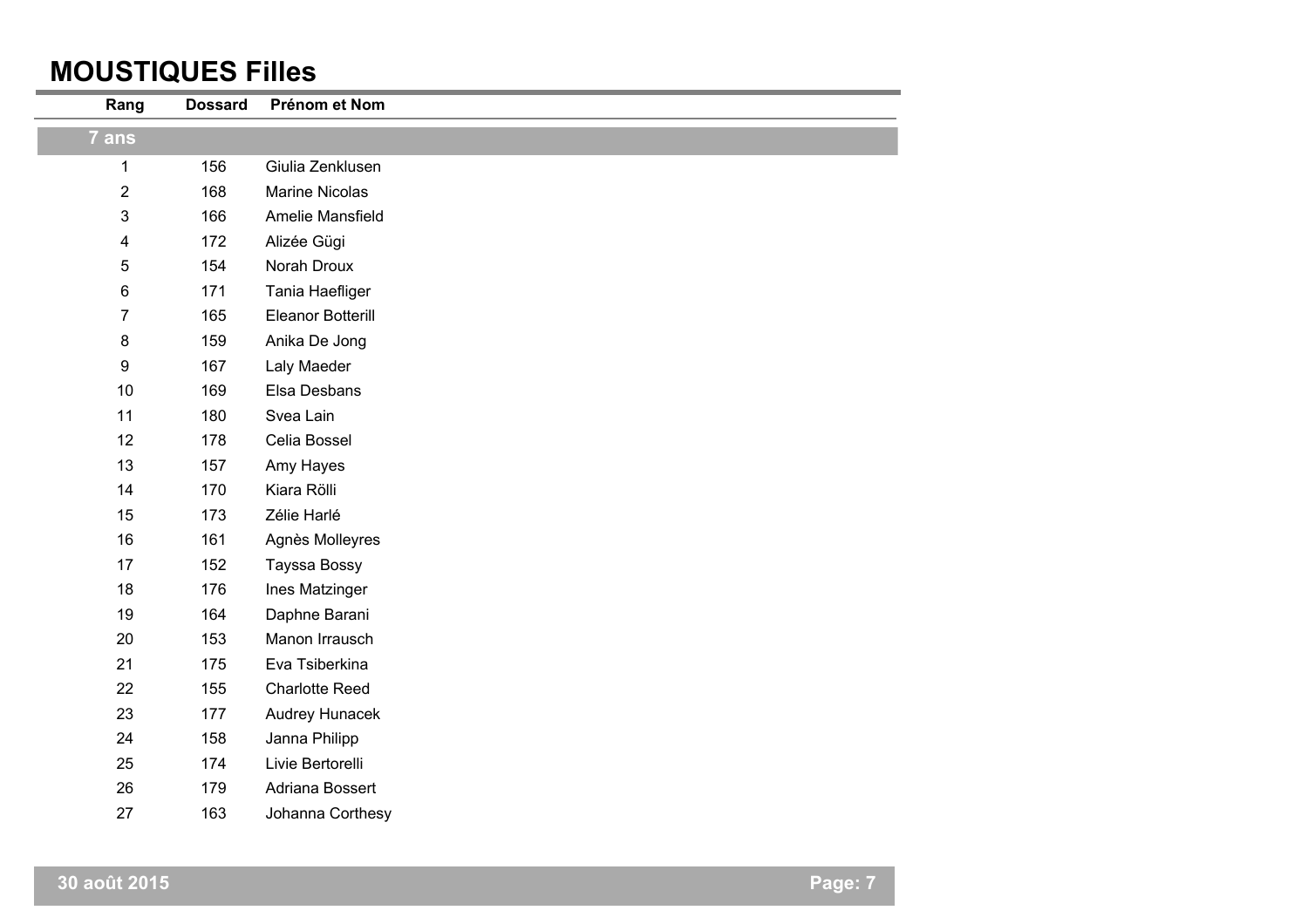#### **FOURMIS Garçons**

| Rang                    | <b>Dossard</b> | Prénom et Nom             |
|-------------------------|----------------|---------------------------|
| 8 ans                   |                |                           |
| $\mathbf{1}$            | 244            | Nathan Cambresy           |
| $\overline{2}$          | 212            | <b>Mathis Molleyres</b>   |
| 3                       | 201            | Léon Maradan              |
| $\overline{\mathbf{4}}$ | 207            | Evan Kokorus              |
| $\sqrt{5}$              | 208            | <b>Florian Bersot</b>     |
| 6                       | 225            | <b>Olivier Molyneaux</b>  |
| $\overline{7}$          | 432            | Antoine Gerdolle          |
| 8                       | 235            | Loris Bianchi             |
| 9                       | 434            | <b>Victor Marmoex</b>     |
| 10                      | 204            | Tibo De Coster            |
| 11                      | 227            | Lucien Froehlich          |
| 12                      | 219            | Guillaume Carron          |
| 13                      | 437            | <b>Harrison Gill</b>      |
| 14                      | 440            | Anton Dmitrevski          |
| 15                      | 243            | Mathias Gonçalves         |
| 16                      | 250            | Tom Roth                  |
| 17                      | 217            | Etienne Meyer             |
| 18                      | 435            | Yoan Bettens              |
| 19                      | 229            | Nicola Vial               |
| 20                      | 218            | Louis Bauer               |
| 21                      | 226            | <b>William Botterill</b>  |
| 22                      | 433            | Yael Harlé                |
| 23                      | 439            | <b>Charles Pickavance</b> |
| 24                      | 221            | Cédric Borda              |
| 25                      | 211            | Loïc Métrailler           |
| 26                      | 249            | Chayan Borrelli           |
| 27                      | 209            | Ethan Leroy               |
| 28                      | 431            | <b>Miles Hill</b>         |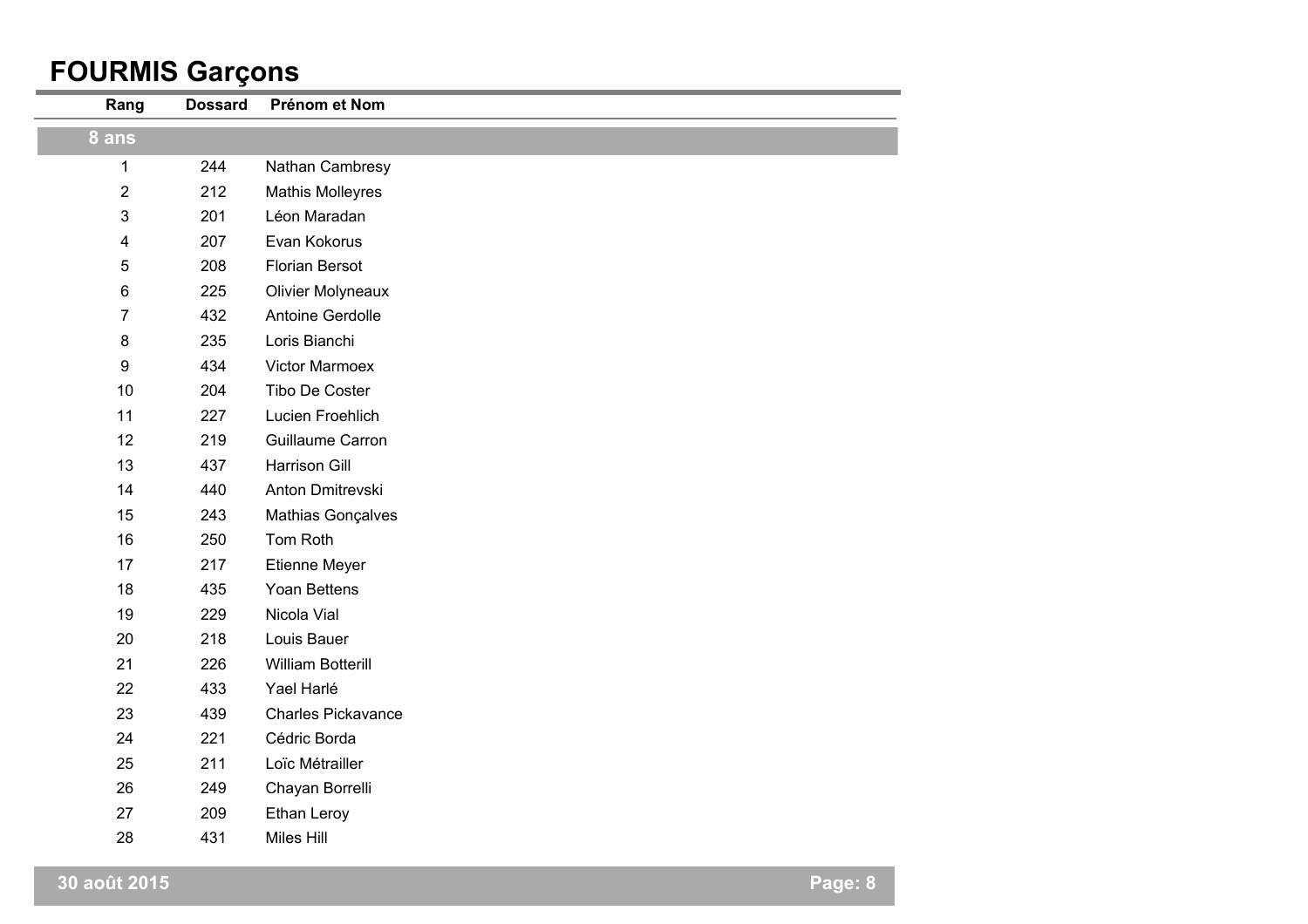### **FOURMIS Garçons**

| Rang           | <b>Dossard</b> | Prénom et Nom        |
|----------------|----------------|----------------------|
| $9$ ans        |                |                      |
| $\mathbf 1$    | 233            | Julien Tirelli       |
| $\overline{2}$ | 224            | Oliver Wood          |
| 3              | 246            | Malik Uldry          |
| 4              | 203            | Sacha Winzenried     |
| 5              | 216            | Pablo Roman          |
| 6              | 232            | Julien Genillard     |
| $\overline{7}$ | 220            | Max Barani           |
| 8              | 205            | Nehemie Dumoulin     |
| 9              | 236            | Célien Rentsch       |
| 10             | 214            | Samuel Callinswood   |
| 11             | 442            | Leo Disner           |
| 12             | 228            | Luca Barone          |
| 13             | 245            | Grégory Cambresy     |
| 14             | 438            | <b>Robert Clarke</b> |
| 15             | 202            | Yan Bossy            |
| 16             | 230            | Louis Stäheli        |
| 17             | 215            | Léo Peguet           |
| 18             | 248            | Maxime Eigenmann     |
| 19             | 240            | <b>Axel Hafsett</b>  |
| 20             | 247            | Mathias Haefliger    |
| 21             | 436            | Luka Sturzenegger    |
| 22             | 210            | Ryan De Jong         |
| 23             | 237            | <b>Timo Hilbrink</b> |
| 24             | 231            | Matias Bouche        |
| 25             | 234            | Maxime Chevrier      |
| 26             | 238            | Alex Fiser           |
| 27             | 242            | Elias Haenggi        |
| 28             | 441            | Enes Diabrouhou      |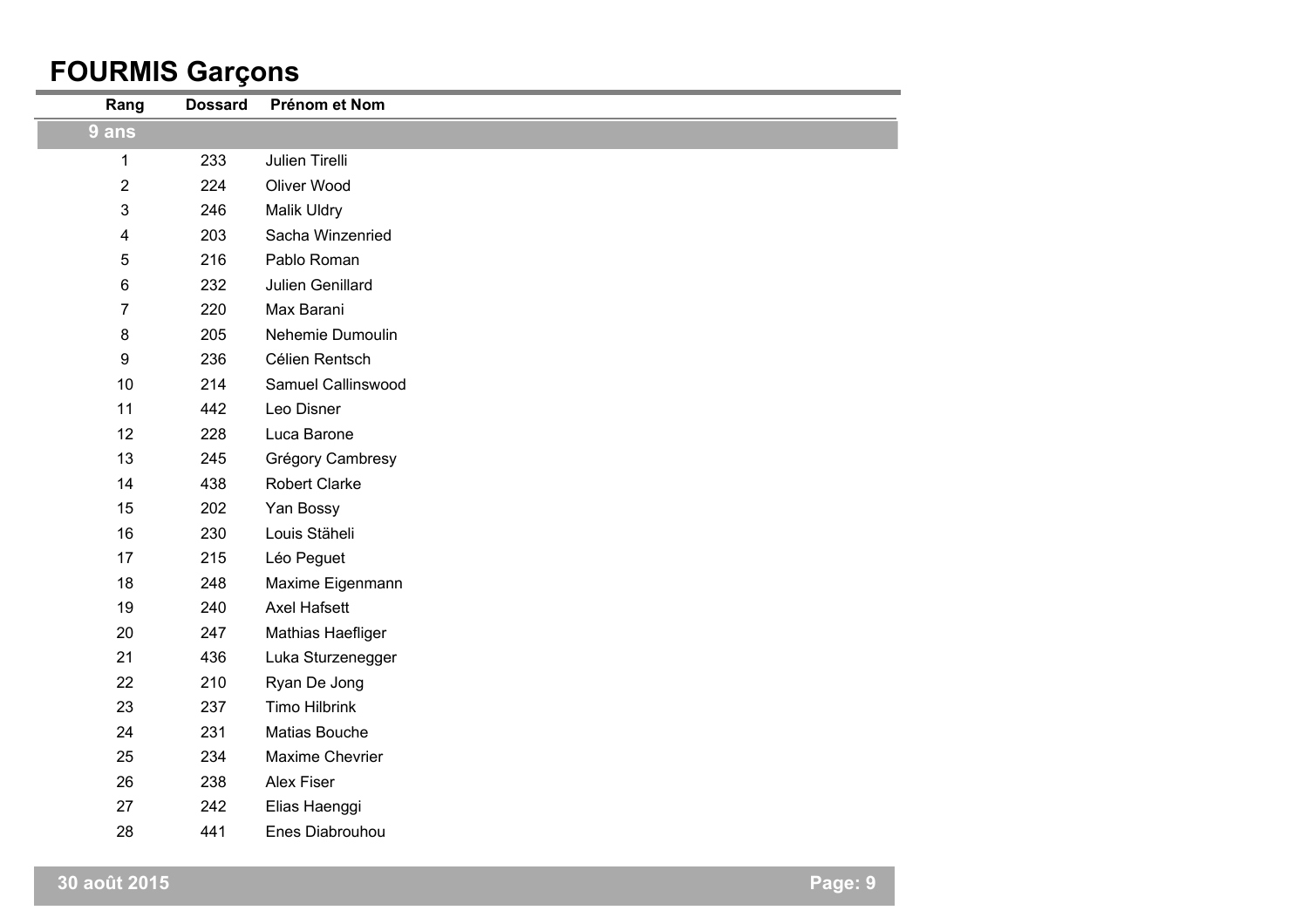### **FOURMIS Garçons**

| Rang |     | Dossard Prénom et Nom |
|------|-----|-----------------------|
| 29   | 206 | <b>Thomas Renault</b> |
| 30   | 223 | Noam Dib              |
| 31   | 239 | Evan Hodges           |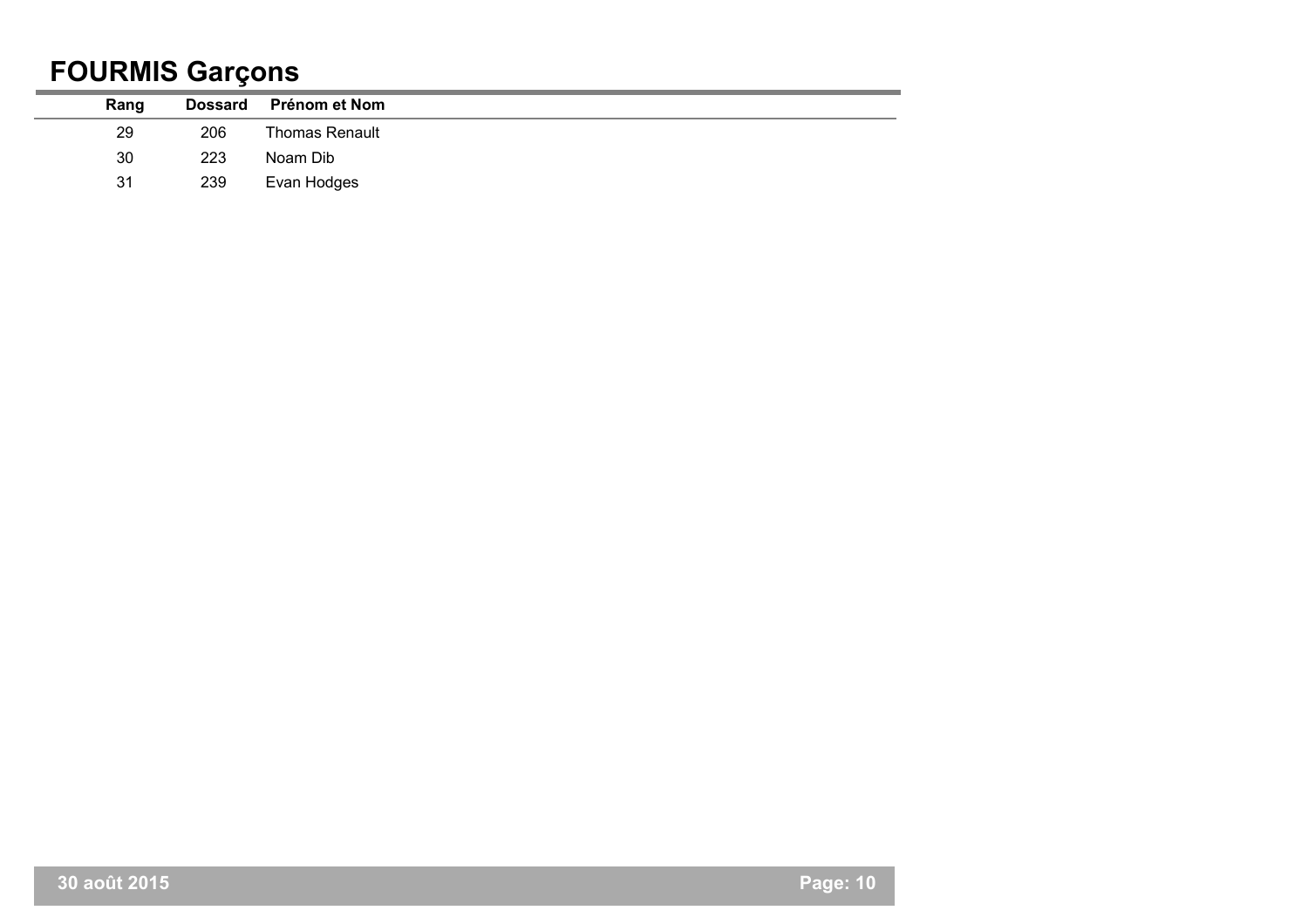#### **FOURMIS Filles**

| Rang                    | <b>Dossard</b> | Prénom et Nom        |                 |
|-------------------------|----------------|----------------------|-----------------|
| 8 ans                   |                |                      |                 |
| 1                       | 262            | Aliyah Abetel        |                 |
| $\overline{2}$          | 253            | Malya Chenaux        |                 |
| 3                       | 274            | Maeva Descoeudres    |                 |
| 4                       | 287            | Annika Frei          |                 |
| 5                       | 264            | Ellie Lauquin        |                 |
| 6                       | 293            | Valentine Perruchoud |                 |
| $\overline{7}$          | 270            | Eva Roman            |                 |
| 8                       | 284            | Ellyn Crelier        |                 |
| $\boldsymbol{9}$        | 288            | Hulya Tekdogan       |                 |
| 10                      | 267            | Mila Blanchard       |                 |
| 11                      | 295            | Stella Weibel        |                 |
| 12                      | 276            | Giulia Palma         |                 |
| 13                      | 292            | Astrid Johns         |                 |
| 14                      | 252            | Kiera Mcarthur       |                 |
| 15                      | 263            | <b>Tabea Philipp</b> |                 |
| 16                      | 290            | Lina Bennani         |                 |
| 17                      | 297            | Chloe Johnson        |                 |
| 18                      | 282            | Freya Hammond        |                 |
| 19                      | 265            | Laura Rebiai         |                 |
| 20                      | 281            | Noha Riedweg         |                 |
| 21                      | 291            | Sarah Johnson        |                 |
| 9 ans                   |                |                      |                 |
| 1                       | 257            | Amélie Gorka         |                 |
| $\overline{2}$          | 260            | Francesca Zenklusen  |                 |
| 3                       | 255            | <b>Elise Currat</b>  |                 |
| $\overline{\mathbf{4}}$ | 280            | Yaël Hagen           |                 |
| 5                       | 300            | Lena Schenk          |                 |
| 6                       | 277            | Alessandra Mansfield |                 |
| 30 août 2015            |                |                      | <b>Page: 11</b> |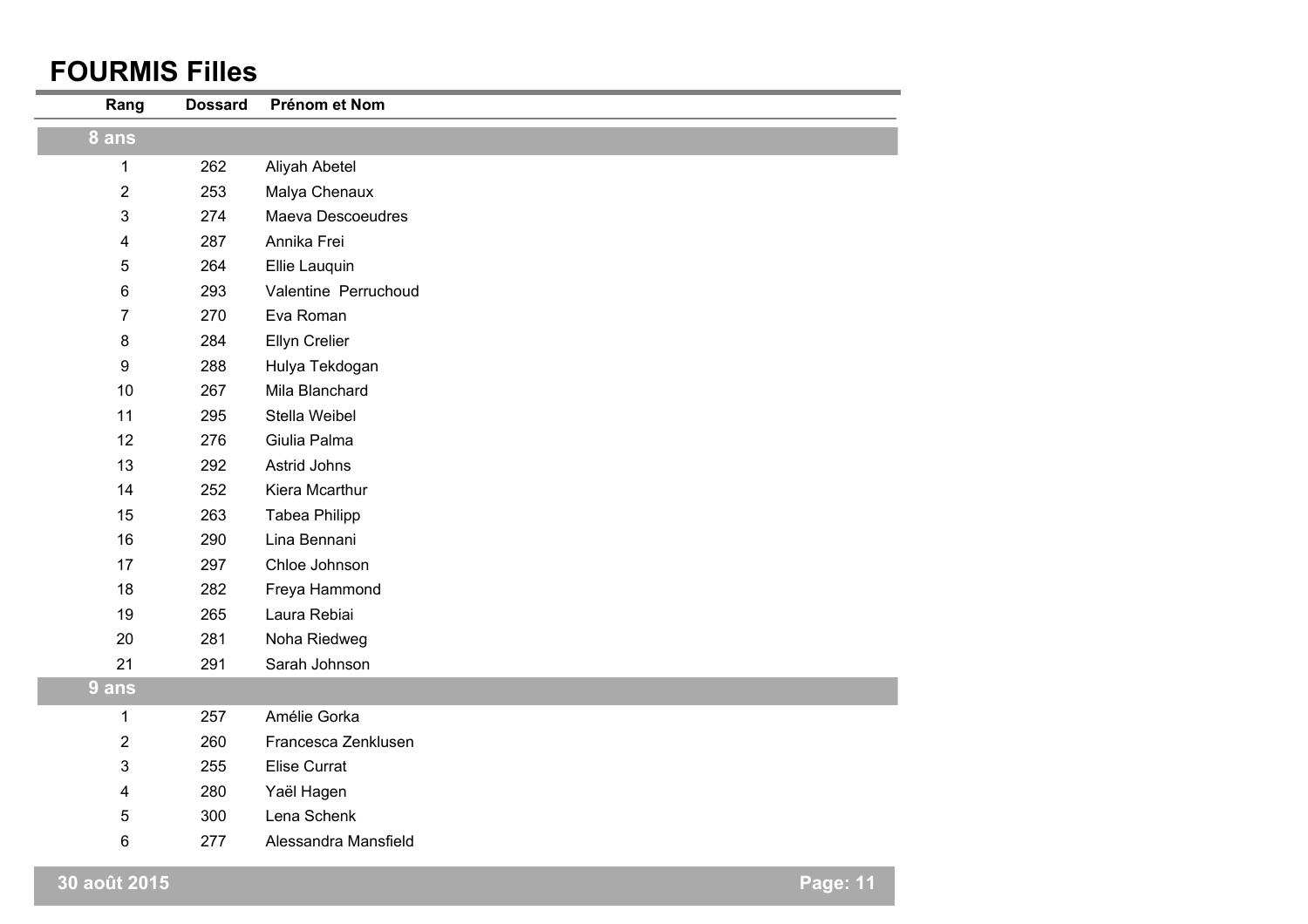#### **FOURMIS Filles**

| Rang             | <b>Dossard</b> | Prénom et Nom           |
|------------------|----------------|-------------------------|
| 7                | 256            | <b>Clemence Devaux</b>  |
| $\bf 8$          | 273            | Emma Descoeudres        |
| $\boldsymbol{9}$ | 279            | Laurine Nicolas         |
| 10               | 272            | Manon Meyer             |
| 11               | 286            | Sanchia Green           |
| 12               | 259            | Méline Guex             |
| 13               | 258            | Lydia Dale              |
| 14               | 271            | Mona Cohen              |
| 15               | 299            | Camille Jaton           |
| 16               | 268            | Selma Abaidia           |
| 17               | 283            | <b>Flavie Chuard</b>    |
| 18               | 261            | Aileen Schmid           |
| 19               | 266            | Eva Schoenholzer        |
| 20               | 294            | Tessa Nicholson         |
| 21               | 289            | Isabella Bewick         |
| 22               | 298            | Blanka Hill             |
| 23               | 296            | Orlane Portier          |
| 24               | 275            | Katherine Powell        |
| 25               | 254            | Annette Doucet          |
| 26               | 285            | <b>Katherine Rimmer</b> |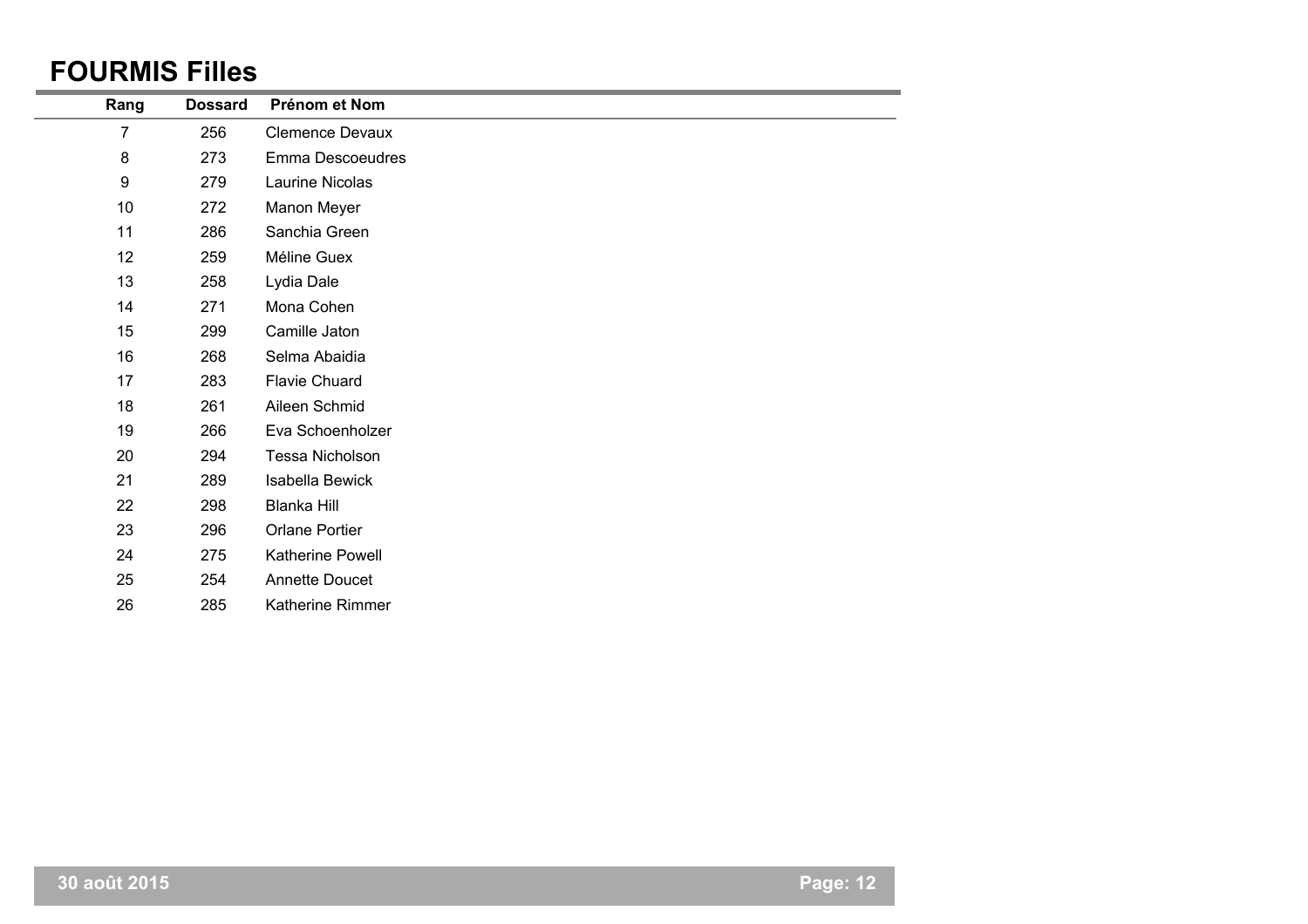### **GRILLONS Garçons**

| Rang             | <b>Dossard</b> | Prénom et Nom                    |
|------------------|----------------|----------------------------------|
| 10 ans           |                |                                  |
| 1                | 304            | James Dale                       |
| $\overline{2}$   | 305            | Lucas Oliveira                   |
| 3                | 306            | Nicolas Studer                   |
| 4                | 321            | Jonas Frei                       |
| 5                | 316            | Sylvain Hugonnet                 |
| 6                | 313            | <b>Corentin Pfister</b>          |
| 7                | 323            | Dân Rittener                     |
| 8                | 315            | Louis Koenig                     |
| 9                | 318            | Ilan Pedrini                     |
| 10               | 310            | Adrien Borda                     |
| 11               | 319            | Maxence Besson                   |
| 12               | 314            | <b>Aidan Hankins</b>             |
| 13               | 322            | <b>Maximilian Arbre</b>          |
| 14               | 327            | Kénan Hofstetter-langschwager    |
| 11 ans           |                |                                  |
| 1                | 302            | Killian Vuadens                  |
| $\overline{2}$   | 324            | Félix Burkhalter                 |
| 3                | 325            | Quentin Mariaux                  |
| 4                | 309            | <b>Matteo Descoeudres</b>        |
| 5                | 328            | Simon Gerdolle                   |
| 6                | 308            | <b>Charles Bauer</b>             |
| 7                | 317            | Amon Hagen                       |
| 8                | 320            | Hugo Castillon                   |
| $\boldsymbol{9}$ | 307            | Clément Bersot                   |
| 10               | 301            | Even Doucet                      |
| 11               | 329            | Rahul Frischeteau                |
| 12               | 326            | Zakarias Hofstetter-langschwager |
|                  |                |                                  |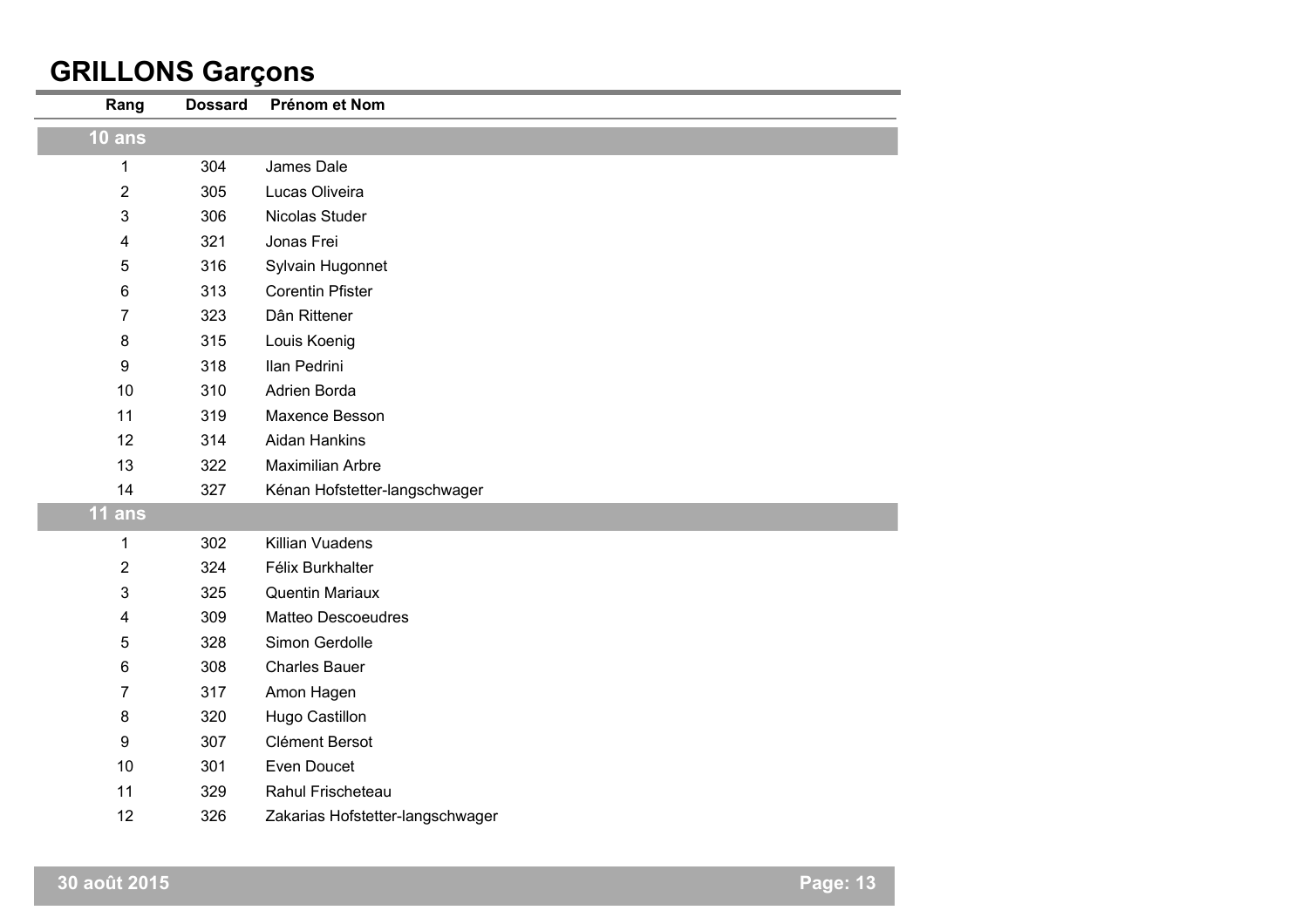#### **GRILLONS Filles**

| Rang             | <b>Dossard</b> | Prénom et Nom          |                 |
|------------------|----------------|------------------------|-----------------|
| 10 ans           |                |                        |                 |
| $\mathbf{1}$     | 375            | Sarah Bianchi          |                 |
| $\overline{2}$   | 374            | Charlotte Fabian       |                 |
| 3                | 355            | Malia Prior            |                 |
| 4                | 359            | Juliette Reed          |                 |
| 5                | 389            | Emma Wicht             |                 |
| 6                | 387            | <b>Maisy Redding</b>   |                 |
| $\overline{7}$   | 357            | Léana Guex             |                 |
| 8                | 381            | Lucie Progin           |                 |
| $\boldsymbol{9}$ | 360            | Laly Fort              |                 |
| 10               | 379            | Maurane Morchetti      |                 |
| 11               | 358            | Natasza Bunoan         |                 |
| 12               | 386            | Célia Crelier          |                 |
| 13               | 373            | Rose Koenig            |                 |
| 14               | 378            | Jamie Arthurs          |                 |
| 15               | 390            | Sophia Bennani         |                 |
| 16               | 363            | Eimer Hayes            |                 |
| 17               | 351            | Mahaut Mouthon         |                 |
| 18               | 388            | Roxane Henchoz         |                 |
| 19               | 356            | Zoé Droux              |                 |
| 20               | 365            | Madeline Edéus         |                 |
| 21               | 364            | Shannon Rignall        |                 |
| 22               | 352            | Sophie Mcarthur        |                 |
| 23               | 380            | Léaz Riedweg           |                 |
| 24               | 392            | Elissa Bertorelli      |                 |
| $11$ ans         |                |                        |                 |
| 1                | 377            | <b>Justine Nicolas</b> |                 |
| $\mathbf{2}$     | 393            | Sybille Charbonnier    |                 |
| 3                | 367            | Jane Sudre             |                 |
| 30 août 2015     |                |                        | <b>Page: 14</b> |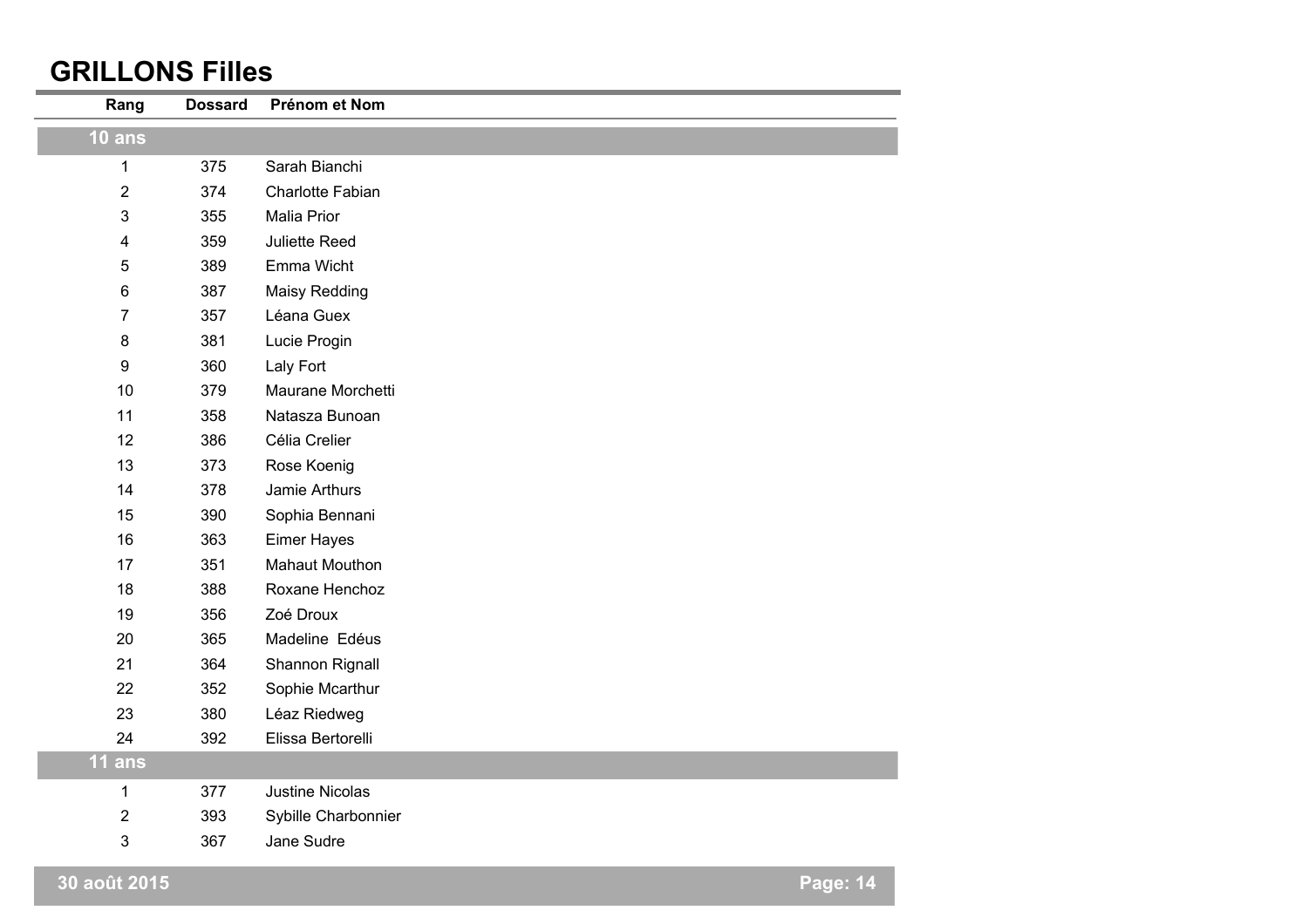#### **GRILLONS Filles**

| Rang             | <b>Dossard</b> | Prénom et Nom            |
|------------------|----------------|--------------------------|
| 4                | 361            | Clara Jordi              |
| 5                | 353            | Annabelle Nichols        |
| $\,6$            | 371            | Anais Molyneaux          |
| 7                | 395            | Nina Behar               |
| 8                | 385            | Laureline Wasilewski     |
| $\boldsymbol{9}$ | 366            | Noor Cohen               |
| 10               | 354            | Alice Devaux             |
| 11               | 368            | Elsa Cotting             |
| 12               | 391            | <b>Beatrice Harrison</b> |
| 13               | 394            | Mathilde Payer           |
| 14               | 370            | Sarah Wood               |
| 15               | 372            | Stella Koenig            |
| 16               | 384            | <b>Eleanor Hammond</b>   |
| 17               | 382            | Marie Felli              |
| 18               | 383            | Sabrina Hafsett          |
| 19               | 362            | Léa Renault              |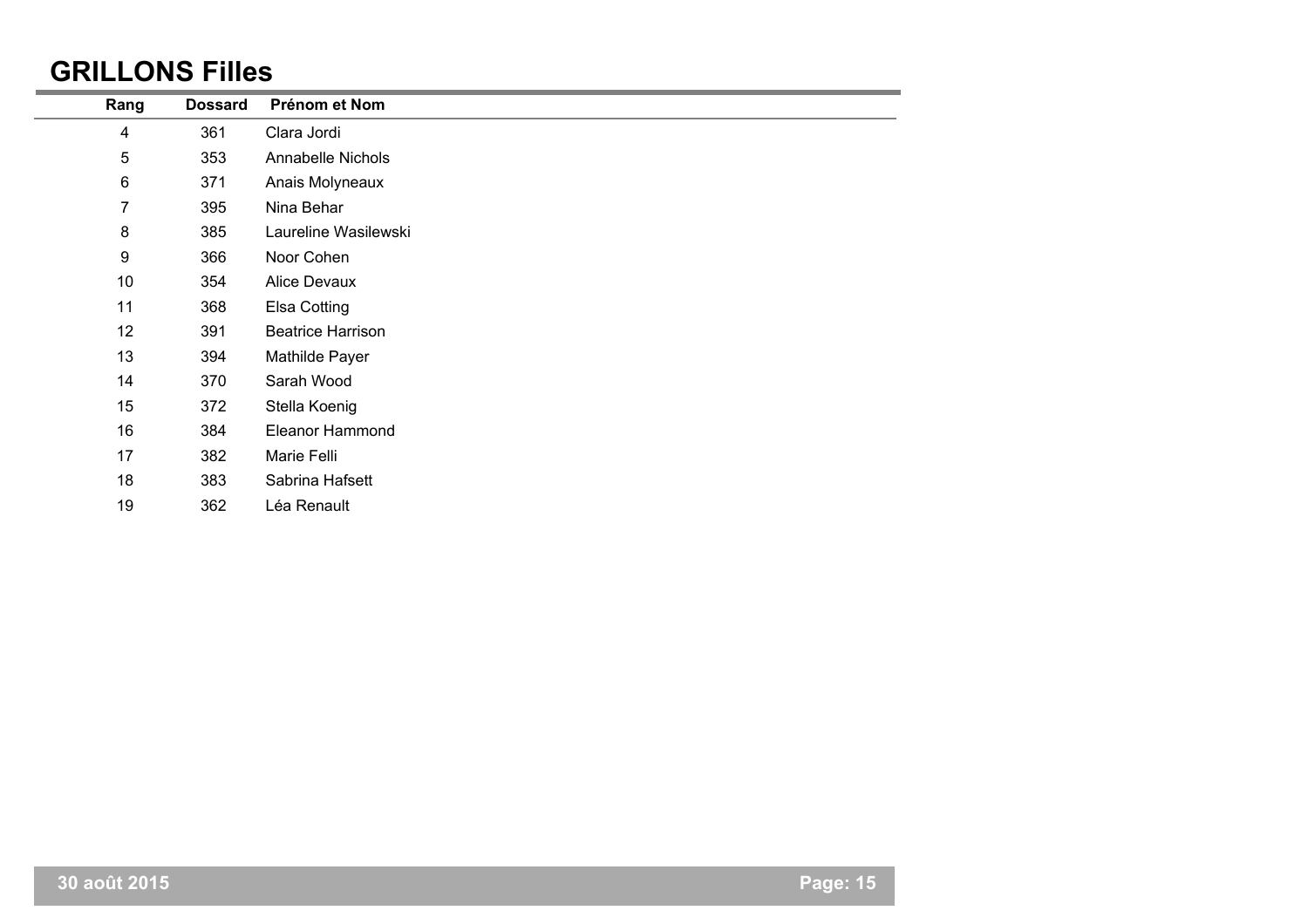### **SAUTERELLES Garçons**

| Rang           | <b>Dossard</b> | Prénom et Nom           |
|----------------|----------------|-------------------------|
| 12 ans         |                |                         |
| 1              | 406            | Arthur Kopasz           |
| $\overline{2}$ | 402            | Arno Prior              |
| 3              | 414            | Vincent Dayan           |
| 4              | 408            | Lucas Bouche            |
| 5              | 415            | Sam Andrews             |
| 13 ans         |                |                         |
| 1              | 412            | Livio Summermatter      |
| $\overline{2}$ | 413            | Pierre Perruchoud       |
| 3              | 403            | <b>Bruno Winzenried</b> |
| 4              | 411            | Tiago Behar             |
| 5              | 404            | Sean Rizzato            |
| $6\phantom{a}$ | 409            | Vincent Hugonnet        |
| 7              | 410            | Joan Strub              |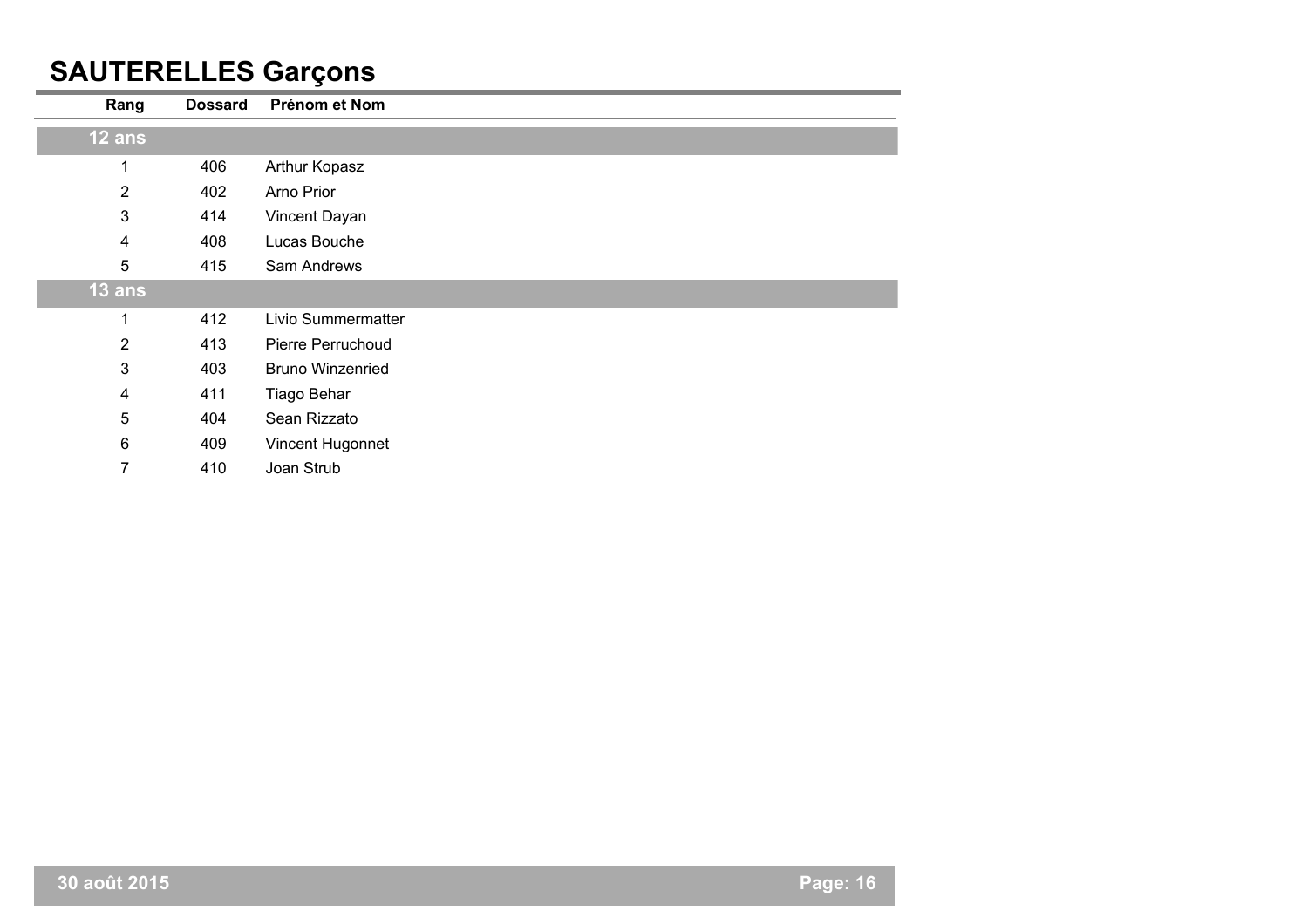#### **SAUTERELLES Filles**

| Rang           | <b>Dossard</b> | Prénom et Nom      |
|----------------|----------------|--------------------|
| 12 ans         |                |                    |
| 1              | 458            | Aline Rosset       |
| $\overline{2}$ | 456            | Olivia Callinswood |
| $\mathbf{3}$   | 455            | Laura Behrens      |
| 4              | 459            | Jade Weibel        |
| 5              | 452            | Laurène Oliveira   |
| 6              | 461            | Alicia Henchoz     |
| 7              | 468            | Ines Gonzalez      |
| 8              | 454            | Aoife Hayes        |
| 9              | 464            | Lou Cadorin        |
| 10             | 453            | Sheen Khurdi       |
| $13$ ans       |                |                    |
|                | 451            | Océane Piller      |
| $\overline{2}$ | 463            | Poppy Harrison     |
| $\mathbf{3}$   | 465            | Melissa Djabrouhou |
| 4              | 457            | Rachelle Fabian    |
| 5              | 467            | Sofie Dayan        |
| 6              | 466            | Koya Hofstetter    |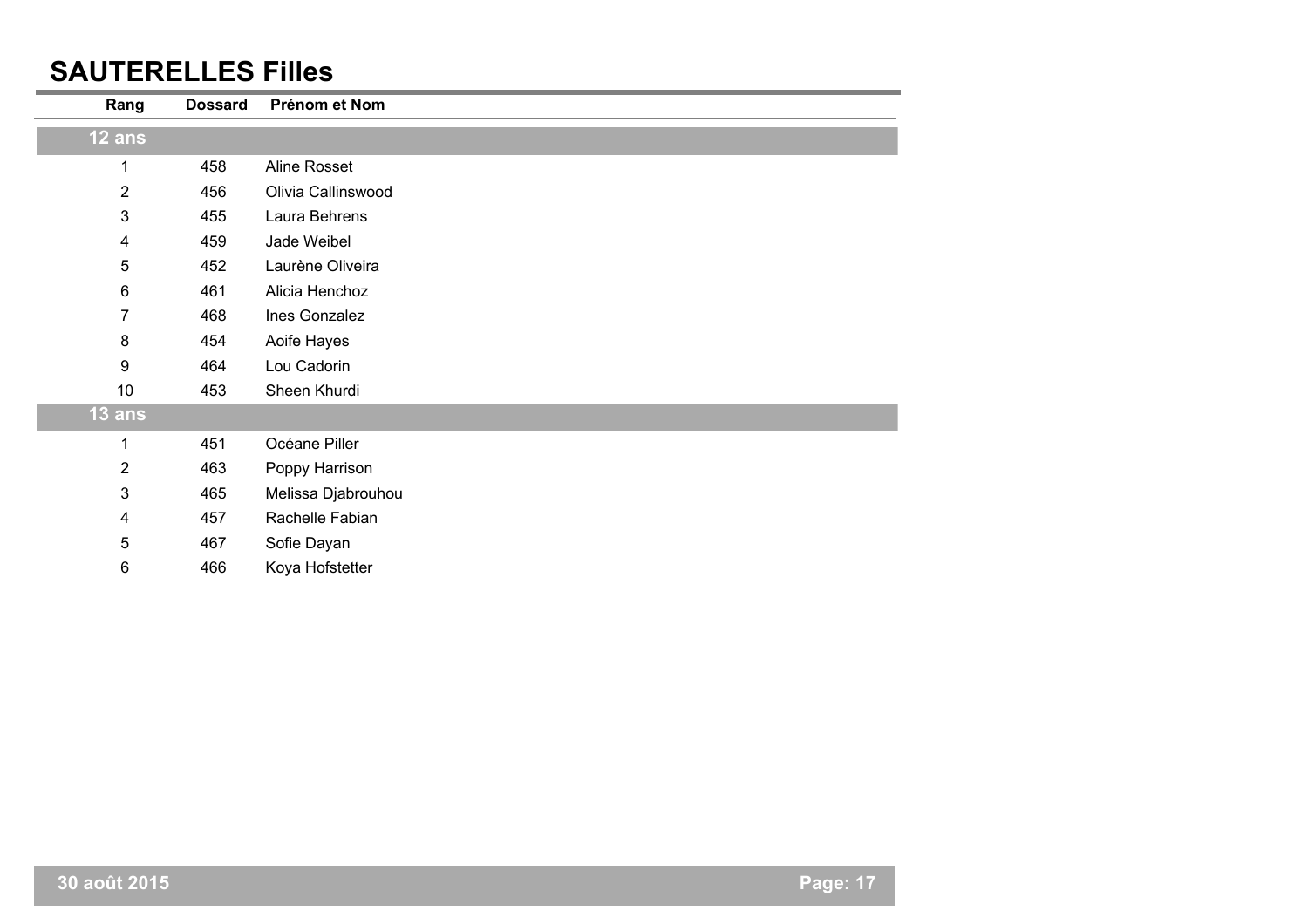## **Gri\_RCup Garçons**

| Rang           | <b>Dossard</b> | Prénom et Nom    |
|----------------|----------------|------------------|
| $11$ ans       |                |                  |
|                | 515            | Kilian Dunand    |
| $\overline{2}$ | 502            | Leo Maeder       |
| 3              | 516            | Martin Wagner    |
| 4              | 501            | Noa Galliano     |
| 5              | 507            | Romain Chuard    |
| 6              | 504            | Nicolas Irrausch |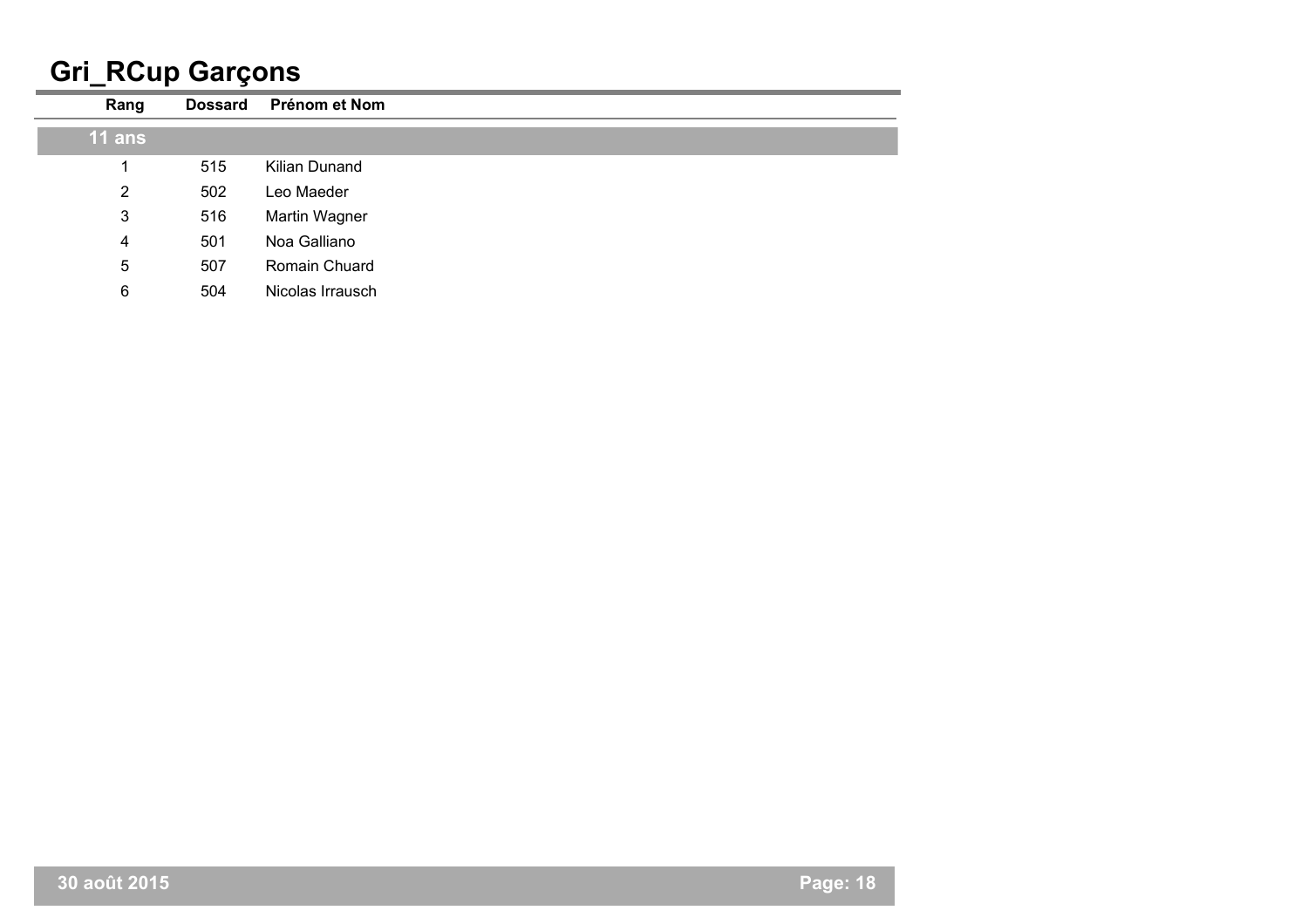## **Gri\_RCup Filles**

| Rang           | <b>Dossard</b> | Prénom et Nom       |
|----------------|----------------|---------------------|
| $11$ ans       |                |                     |
|                | 514            | Marie Currat        |
| 2              | 508            | Noemi Van Der Kaaij |
| $\mathbf{3}$   | 505            | Claire Beauvir      |
| $\overline{4}$ | 511            | Laura Beti          |
| 5              | 535            | Leila Abetel        |
| 6              | 510            | Alexia Beti         |
| 7              | 545            | Ines Gigaud         |
| 8              | 544            | Celia Gigaud        |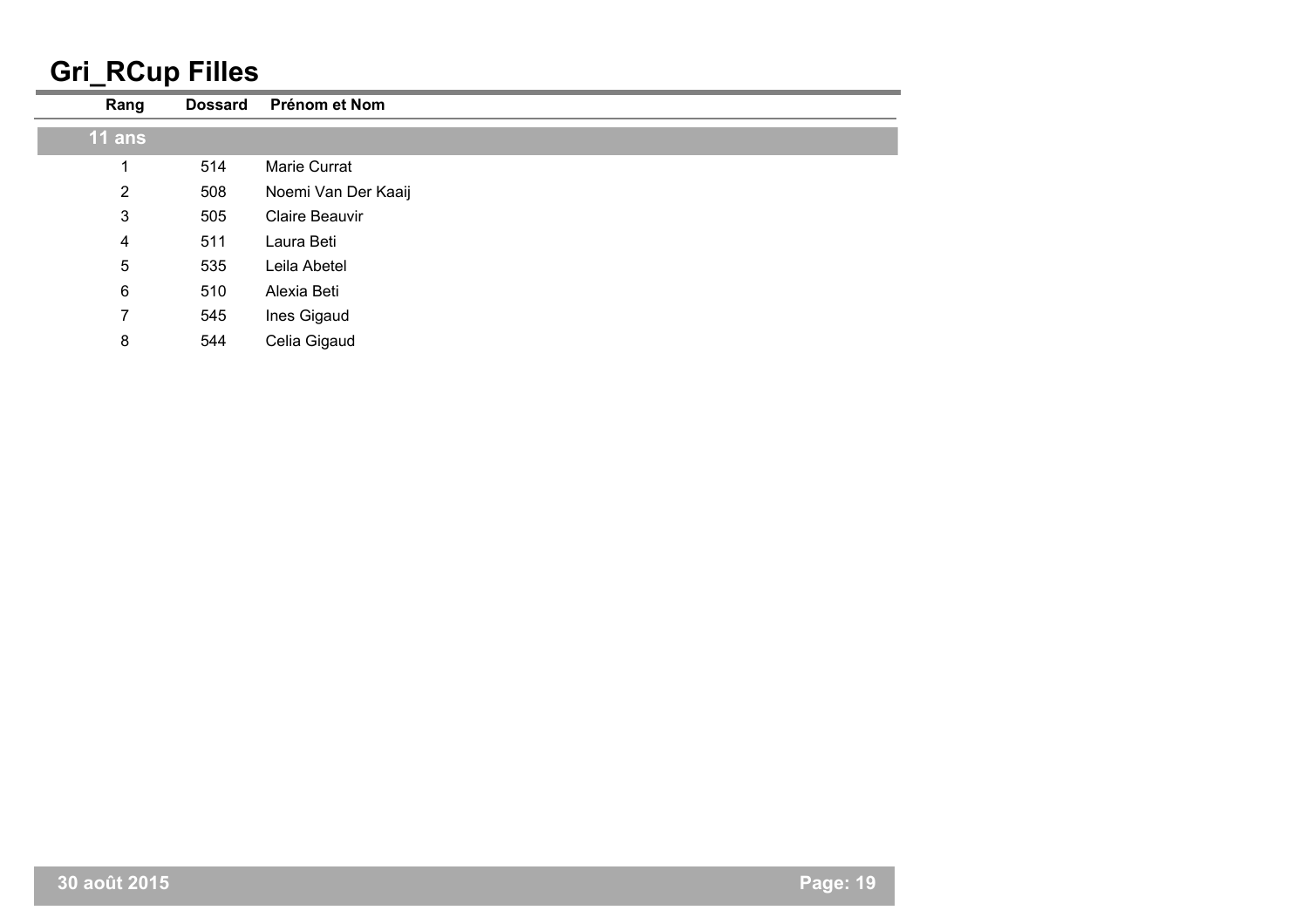### **Saut\_RCup Filles**

| Rang           | <b>Dossard</b> | Prénom et Nom         |
|----------------|----------------|-----------------------|
| $13$ ans       |                |                       |
|                | 536            | Fanny Nussberger      |
| $\overline{2}$ | 537            | Rebecca Beti          |
| 3              | 543            | Lea Gumy              |
| 4              | 526            | Sarah Currat          |
| 5              | 538            | <b>Millie Andrews</b> |
| 6              | 527            | Emma Golay            |
| 7              | 534            | <b>Blanche Bailly</b> |
| 8              | 522            | Lena Schmutz          |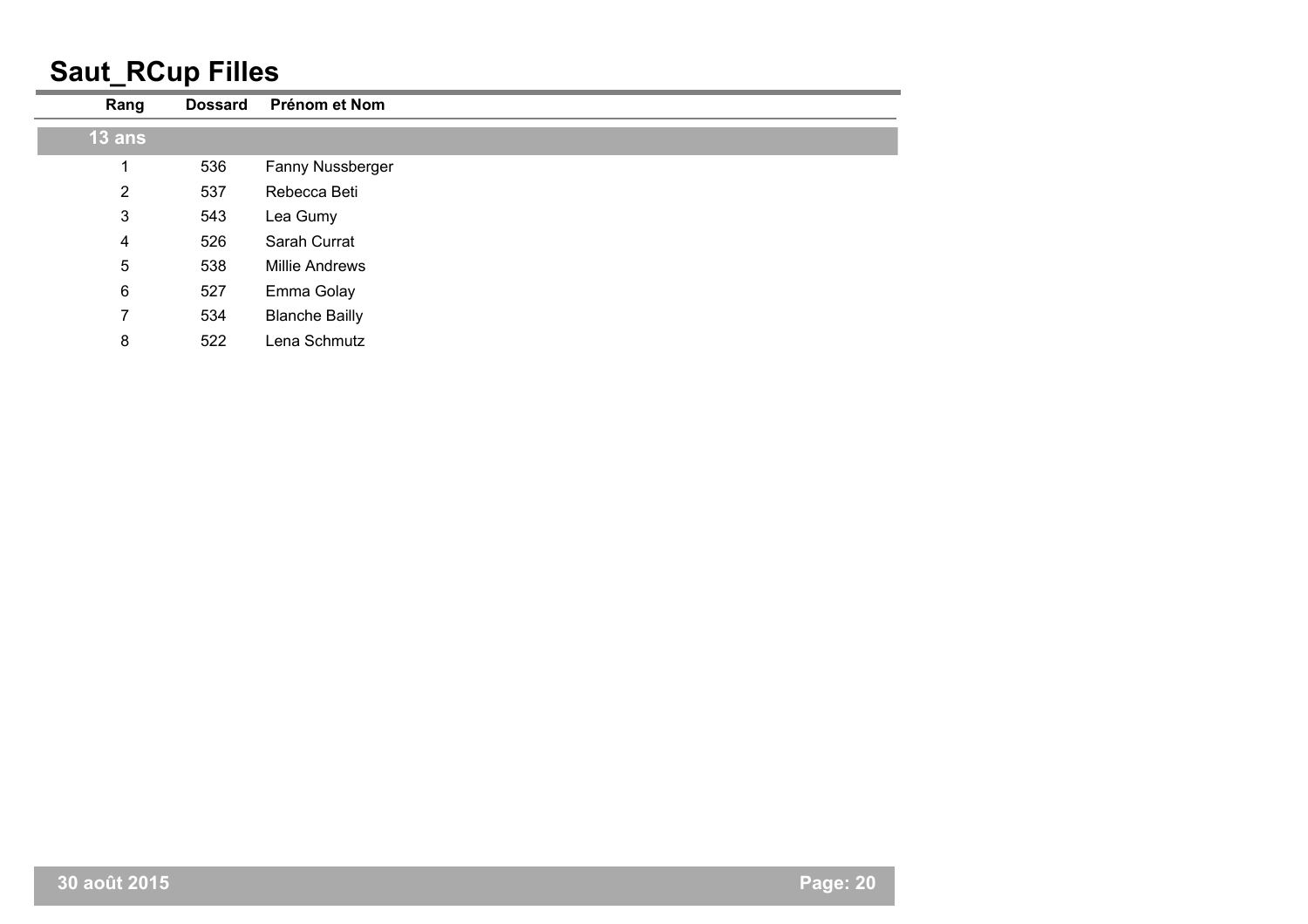### **Saut\_RCup Garçons**

| Rang                      | <b>Dossard</b> | Prénom et Nom         |
|---------------------------|----------------|-----------------------|
|                           |                |                       |
| $13$ ans                  |                |                       |
| 1                         | 541            | Martin Sauser         |
| $\overline{2}$            | 528            | <b>Thomas Beauvir</b> |
| $\ensuremath{\mathsf{3}}$ | 542            | Flori Schmutz         |
| 4                         | 539            | Theo Harnischberg     |
| 5                         | 532            | Gael Kocher           |
| 6                         | 523            | Colin Salamin         |
| 7                         | 529            | Leonard Buchholz      |
| 8                         | 533            | Alexandre Irrausch    |
| 9                         | 525            | Jeremy Rod            |
| 10                        | 540            | Luca Cesselli         |
| 11                        | 520            | Ruben Da Costa        |
| 12                        | 524            | Loris Cosendait       |
| 13                        | 517            | Marvin Nussberger     |
| 14                        | 519            | Jason Grieder         |